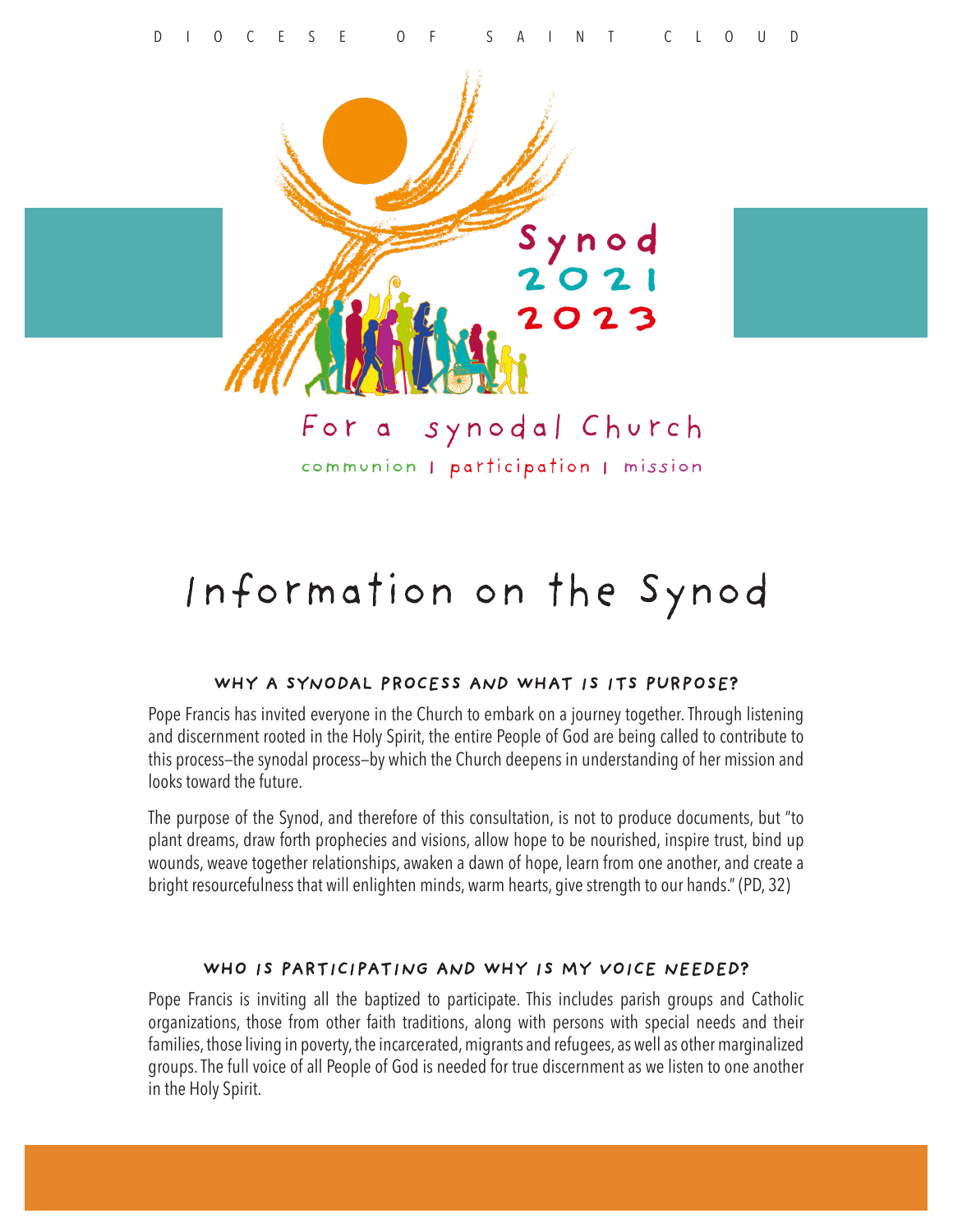# LISTENERS

We are encouraging all those who are interested to become listeners for the synod. Recruiting and training listeners is an important first step to listen to others. Listeners will help hear the stories, ideas, and thoughts of those throughout the Diocese of Saint Cloud. There are two types of listeners: one-on-one and group. ACCs may invite people to be trained to be listeners for their ACC. Below are the descriptions for each listener. Training for listeners is provided. Go to the diocesan synod website **https://stcdio.org/synod-2021-2023/** to register for training. For additional questions email **synod@stcdio.org**. Trained listeners will be providing the resources and content needed for the consultations. The listeners will communicate with the host regarding number of copies of handouts and other materials.

## ONE-ON-ONE LISTENER MINISTRY DESCRIPTION

Would you reach out and listen to other people talk about their hopes, dreams, and struggles related to the Catholic Church?

#### *What does a one-on-one listener do?*

*What:* Listen one-to-one to another person for approximately 30 to 60 minutes. Our goal is to have at least 8 consultations for each listener.

*Where:* In a coffee shop, at a kitchen table, on a walk in the park, ZOOM, Facetime or wherever you can create a safe space for a meaningful conversation.

*How:* Be hospitable! Through sharing faith stories, asking meaningful questions, being fully present to the one you are accompanying. Listen for key words to go deeper—feelings, strong words, repeated words, unspoken words, images and metaphors; and listen to body gestures and changes in voice. Record the essential points of the conversation.

**When:** During the Lenten and Easter seasons, face to face or online.

*How Do I Report Back to the Church:* There will be a database for each listener to report a summary of what they heard from each face-to-face encounter. Those we listen to will not be identified by name.

## GROUP LISTENER MINISTRY DESCRIPTION

Would you reach out and listen to other people talk about their hopes, dreams, and struggles related to the Catholic Church?

### *What does a group listener do?*

*What:* Facilitate a group experience that includes prayer, silence, individual reflection, small group conversation, and large group sharing. The size of these groups will vary for each group.

*Where:* In a public space, i.e. church, library, YMCA, that is designated by the host that creates a safe space for a meaningful conversation.

*How:* Leading to listen so that each voice is heard in a safe space. Through sharing faith stories, asking meaningful questions, being fully present to the group. Listen for key words—feelings, strong words, repeated words, unspoken words, images and metaphors; and listen to body gestures and changes in voice. Invite notetakers to record essential points of the conversation.

*When:* During the Lenten and Easter seasons, face to face or online.

*How Do I Report Back to the Church:* There will be a database for each listener to report a summary of what they heard from each consultation. Those we listen to will not be identified by name.